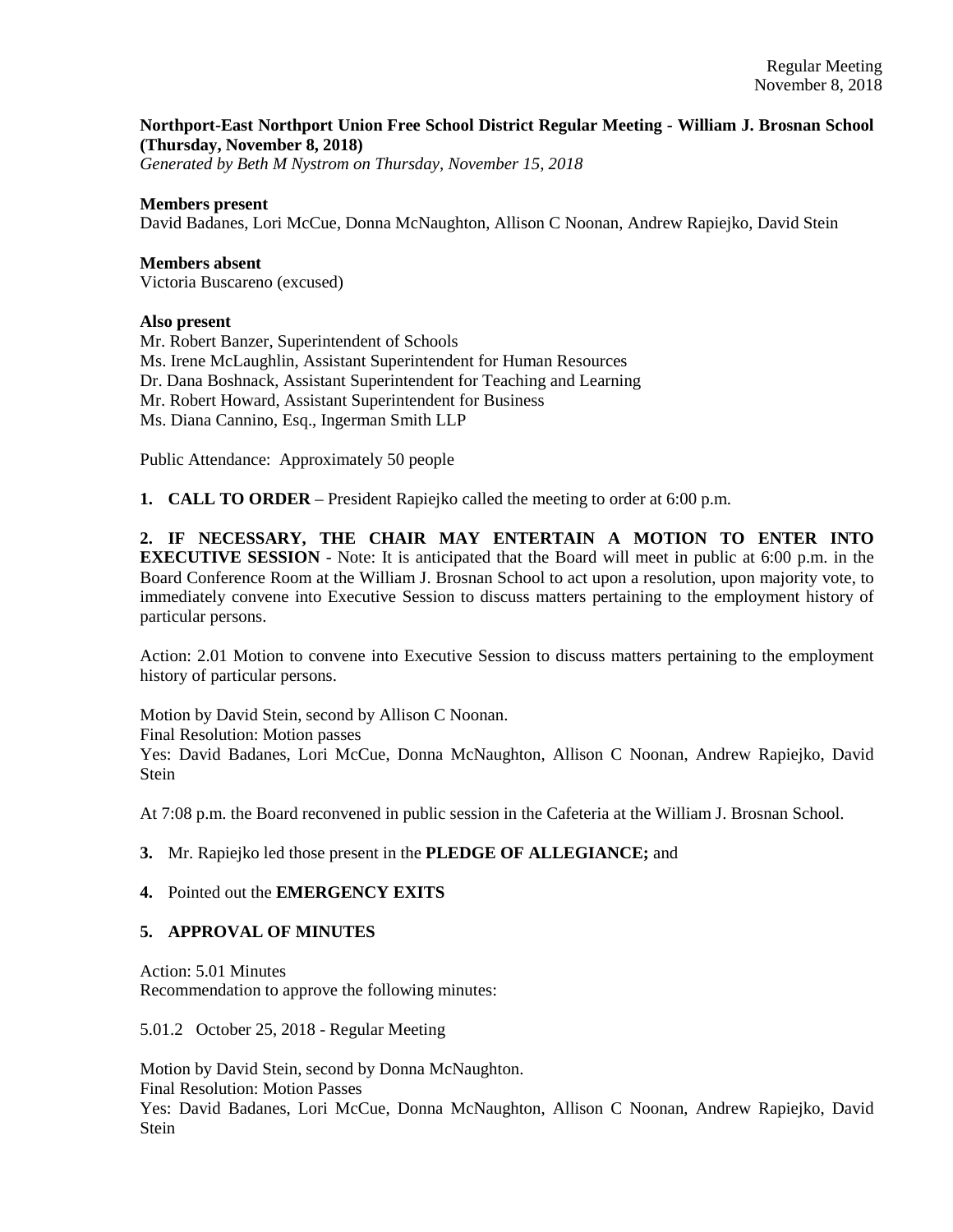Recommendation to table the following minutes:

5.01.1 October 11, 2018 - Board Workshop

Motion by David Stein, second by Lori McCue. Motion Passes Yes: David Badanes, Lori McCue, Donna McNaughton, Allison C Noonan, Andrew Rapiejko, David Stein

# **6. STUDENT AND STAFF RECOGNITION/ANNOUNCEMENTS FROM THE SUPERINTENDENT OF SCHOOLS**

Information: 6.01 Upcoming Meetings

President Rapiejko reviewed the upcoming meetings of November  $28<sup>th</sup>$  and December  $13<sup>th</sup>$ . Mr. Rapiejko noted that the November 28<sup>th</sup> meeting is a Wednesday.

Superintendent Banzer congratulated the football team and girls' volleyball team for their seasons. The cross country runners will be competing at the State Championships being held at Sunken Meadow this weekend. The girls swim team will be competing at the State Championships next weekend at Ithaca College.

**7. COMMUNICATIONS** - Please Note: This is the opportunity for persons who had written letters to the Board to speak to the Board regarding the issues raised in their communications. Speakers are asked to keep their comments brief, and to speak no longer than 5 minutes.

There were no communications to the Board requiring Board action.

**8. PUBLIC COMMENT/PARTICIPATION** - Please Note: Community members are invited to share their questions, comments, or concerns with the School Board. When speaking, citizens should state their name and address for the record and limit their presentation to 5 minutes. Where possible, the Board will answer factual questions immediately. A written response may be provided when information is not available. If a response would involve discussion of Board Policy or decisions which might be of interest to citizens not present at the meeting, the Board may place the item on a future meeting agenda.

| Name<br><b>Claire Moore</b><br>Parent | Comment<br>Stated that she is concerned about the safety and social emotional well-being of<br>the students and asked the Board to strongly consider reinstating the position of<br>ombudsman at the high school. Ms. Moore stated that the two primary functions<br>of the ombudsman is to be a listener and act to insure the rights of students.                                   |
|---------------------------------------|---------------------------------------------------------------------------------------------------------------------------------------------------------------------------------------------------------------------------------------------------------------------------------------------------------------------------------------------------------------------------------------|
| James Connor<br>Parent                | Stated that guns are not the answer when there is a history of accidents and<br>dangerous misuse of weapons.                                                                                                                                                                                                                                                                          |
| Nicole Raganella<br>Parent            | Stated that she sees students professionally from many districts and that<br>prevention is not good enough. After referral for counseling, not once has a<br>school followed up. Ms. Raganella stated that they are asking the mental health<br>staff to do the work of armed guards. Ms. Raganella stated that the job of the<br>Board is to protect and provide effective security. |
| <b>Halle Brenner-Perles</b><br>Parent | Stated that she attended the two workshops and was encouraged by the response<br>times of the police departments. Ms. Brenner-Perles stated it was telling that the<br>head of security is against armed guards. Ms. Brenner-Perles stated she was                                                                                                                                    |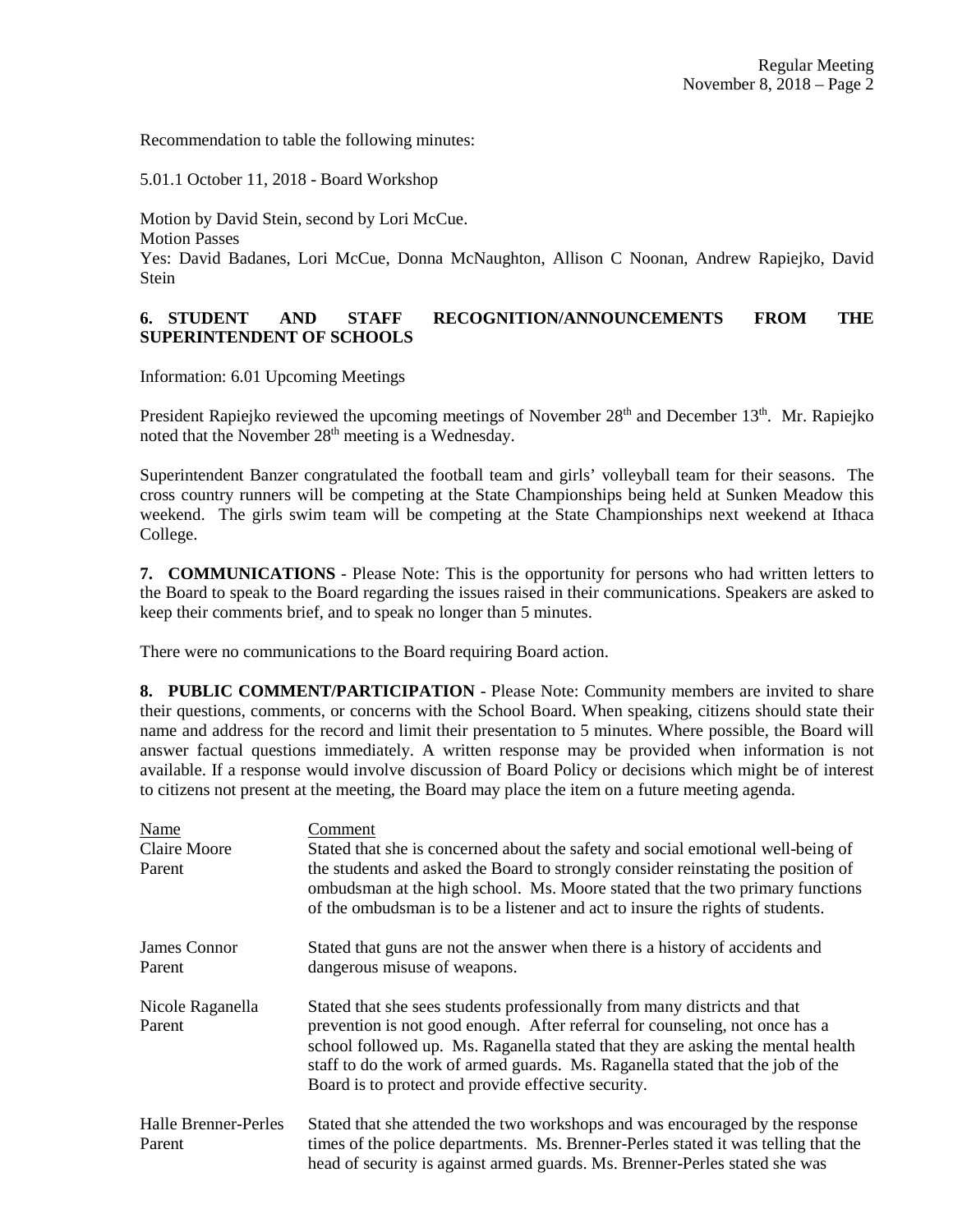disappointed the meetings did not include outside members who studied gun violence and how to prevent it. Ms. Brenner-Perles implored the Board not to have armed guards.

Superintendent Banzer wanted to clarify Ms. Brenner-Perles statement to be factual regarding the head of security stating he did not recommend armed guards. The questions asked Mr. Devlin was if there were going to be armed personnel what would it look like. Mr. Devlin answered about the placement of armed personnel, that they would not be in the schools.

Lynda Keehlisen Stated she is concerned about the class size in kindergarten at Pulaski Road Parent School. Ms. Keehlisen stated that with such a large kindergarten class size she would like to see a dedicated full time assistant.

Mr. Banzer asked Ms. Keehlisen to call his office to followup.

- Michael Sordi Stated he has a security concern about an internet based platform that the district Parent has or is in the process of adopting, Family ID. Mr. Sordi stated that the students must register and agree to terms of service, and after saying yes they are bound by Massachusetts law if there is a problem with the student information. Mr. Sordi stated that this is being outsourced to a third party and there are very serious privacy concerns.
- Douglas Hedger Stated that no one wants guns in school and asked if the community would want<br>Parent to pay increased taxes to cover those expenses. Shooting related deaths account to pay increased taxes to cover those expenses. Shooting related deaths account for 2% of all deaths. There are more students injured by motor vehicle accidents than guns. Mr. Hedger encouraged the Board to hold a special meeting to include students to lead a culture from fear to inclusion and respect, bring in an ombudsman in the middle schools and high school, and have a third party assess district security.
- Denise Schwartz Stated that for every student that would feel unsafe with armed guards, another Parent one would feel safe including teachers and staff. All it would take is one person being there for the wrong reason. An armed guard would be the last thing we could do to know children are safe.
- Michael Puglisi Stated that the only time armed guards are effective is when there is only one Parent target. Mr. Puglisi stated that we need to improve prevention and armed guards would need more training which would cost more money.

## **9. SPECIAL REPORTS**

#### **10. SUPERINTENDENT'S REPORT, GENERAL - FOR BOARD ACTION**

Action: 10.01 Personnel Actions Report Recommendation to approve the attached Personnel Actions Report

Motion by Donna McNaughton, second by Lori McCue. Final Resolution: Motion Passes Yes: David Badanes, Lori McCue, Donna McNaughton, Allison C Noonan, Andrew Rapiejko, David Stein

The Board congratulated Jennifer Ciotti, Reading Teacher, on her appointment of tenure.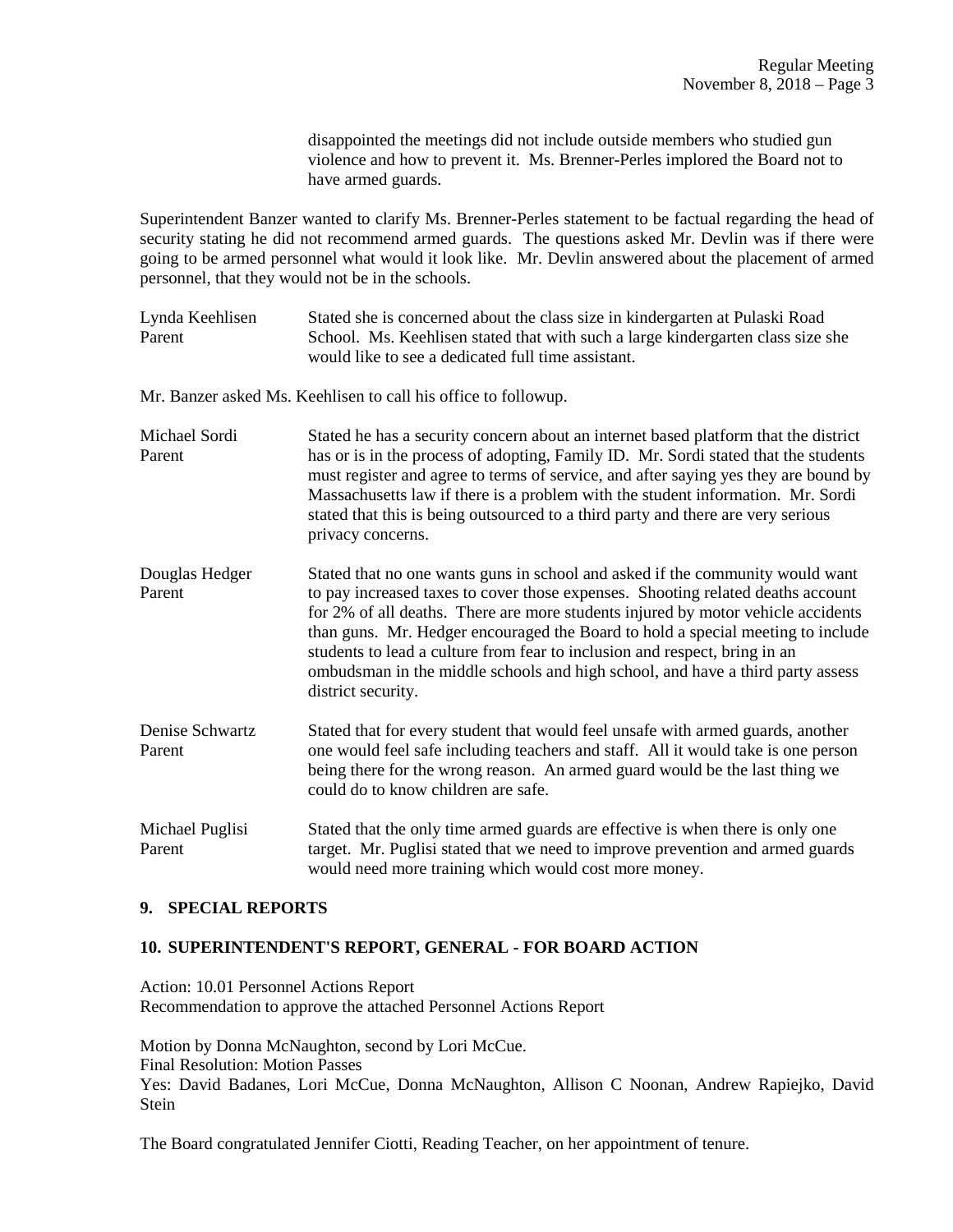Action: 10.02 Schedule J - Committee on Special Education Recommendation to approve Schedule J - Committee on Special Education

Motion by Donna McNaughton, second by Lori McCue. Final Resolution: Motion Passes Yes: David Badanes, Lori McCue, Donna McNaughton, Allison C Noonan, Andrew Rapiejko, David Stein

Action: 10.03 Overnight Travel with Students Recommendation to approve a request for overnight travel with students:

10.03.1 Balston Spa, NY, November 2 - 3, 2018 10.03.2 Northport, NY, November 9 - 10, 2018

Motion by Donna McNaughton, second by Lori McCue. Final Resolution: Motion Passes Yes: David Badanes, Lori McCue, Donna McNaughton, Allison C Noonan, Andrew Rapiejko, David **Stein** 

Action: 10.04 Policies - First Read Recommendation to receive for a first read the following policies:

10.04.1 Policy #0110 - Sexual Harassment 10.04.2 Policy #5151 - Education of Homeless Children and Unaccompanied Youth 10.04.3 Policy #8505 - School Food Service Program (Lunch and Breakfast)

Motion by Donna McNaughton, second by Lori McCue. Final Resolution: Motion Passes Yes: David Badanes, Lori McCue, Donna McNaughton, Allison C Noonan, Andrew Rapiejko, David Stein

Reorder Agenda Recommendation to reorder agenda and move item 13.01 before item 11.0

Motion by David Badanes, second by Allison Noonan. Final Resolution: Motion Passes Yes: David Badanes, Lori McCue, Donna McNaughton, Allison C Noonan, Andrew Rapiejko, David **Stein** 

## **13. UNFINISHED BUSINESS**

Discussion: 13.01 Districtwide Security

Board discussion on information received at the October 11<sup>th</sup> Workshop on Districtwide Security and the November 1st Workshop on Social Emotional/Student Support

President Rapiejko asked the Trustees whether they had enough information from the October 11<sup>th</sup> and November 28<sup>th</sup> Board workshops to make a decision at the November 28<sup>th</sup> Board meeting on whether or not to have armed guards.

The Trustees agreed that it should be placed on the November  $28<sup>th</sup>$  agenda and requested more information on the cost estimates of arming guards and how that person would be defined, the responsive classroom pilot program, what other districts on long island have decided to use armed guards.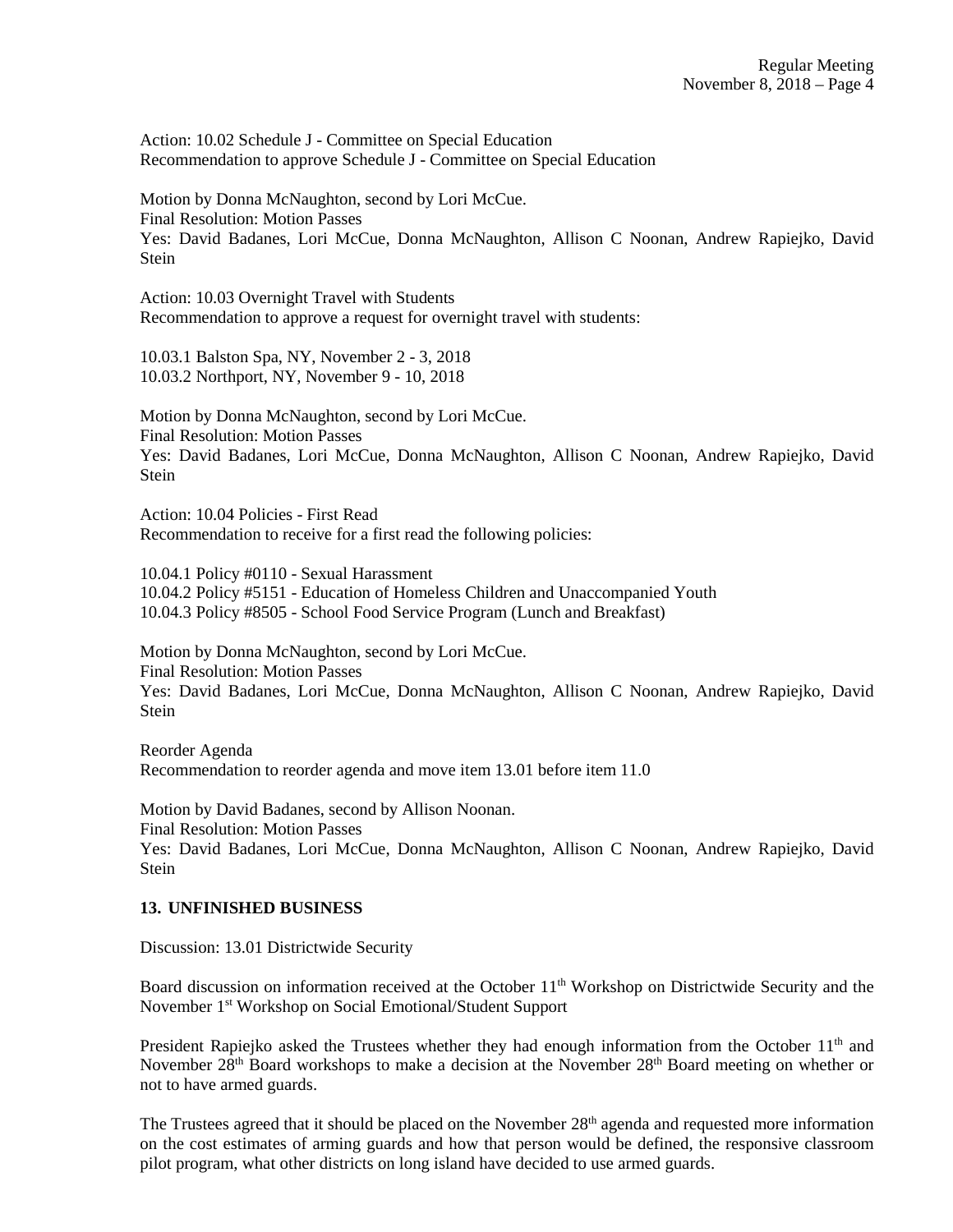Trustee Noonan requested that an additional item be placed on the November 28<sup>th</sup> agenda to discuss a committee or task force to address the social emotional component.

Action: Discuss Armed Guards

Recommendation to add to the November  $28<sup>th</sup>$  agenda a discussion and decision on using armed guards or not.

Motion by David Badanes, second by David Stein. Final Resolution: Motion Passes Yes: David Badanes, Lori McCue, Donna McNaughton, Andrew Rapiejko, David Stein No: Allison C Noonan

Action: Discuss Task Force or Committee on Social Emotional Student Support Recommendation to add to the December  $13<sup>th</sup>$  agenda a discussion and decision on forming a task force or committee on social emotional student support.

Motion by David Stein, second by Allison C Noonan. Final Resolution: Motion Passes Yes: David Badanes, Lori McCue, Donna McNaughton, Andrew Rapiejko, David Stein No: Allison C Noonan

#### **11. SUPERINTENDENT'S REPORT, FINANCIAL - FOR BOARD ACTION**

Action: 11.01 Surplus Equipment

Recommendation to declare the attached list of equipment owned by the School District that is outdated, broken and no longer cost effective to repair as surplus and approve disposal according to Board policy.

Motion by Donna McNaughton, second by David Stein.

Final Resolution: Motion Passes

Yes: David Badanes, Lori McCue, Donna McNaughton, Allison C Noonan, Andrew Rapiejko, David **Stein** 

Action: 11.02 Resolution authorizing Piggybacking on the East Islip UFSD Contract for Oil Burner Maintenance and Repair Services

Recommendation to approve the following resolution authorizing piggybacking on the East Islip UFSD Contract for Oil Burner Maintenance and Repair Services (Bid #033016-1):

"WHEREAS, the East Islip U.F.S.D. has made available to other municipalities a contract for oil burner maintenance and repair services; and

WHEREAS, said contract for oil burner maintenance and repair services was let to bid consistent with the requirements of General Municipal Law, section 103; and

WHEREAS, the Northport-East Northport U.F.S.D., is permitted to utilize said contract in accordance with the terms and conditions of the bid and requirements of General Municipal Law, section 103; and

NOW, THEREFORE, BE IT RESOLVED, that the Board of Education hereby authorizes the purchase of oil burner maintenance and repair services from East Islip U.F.S.D. in accordance with the requirements of General Municipal Law, section 103."

Motion by Donna McNaughton, second by David Stein.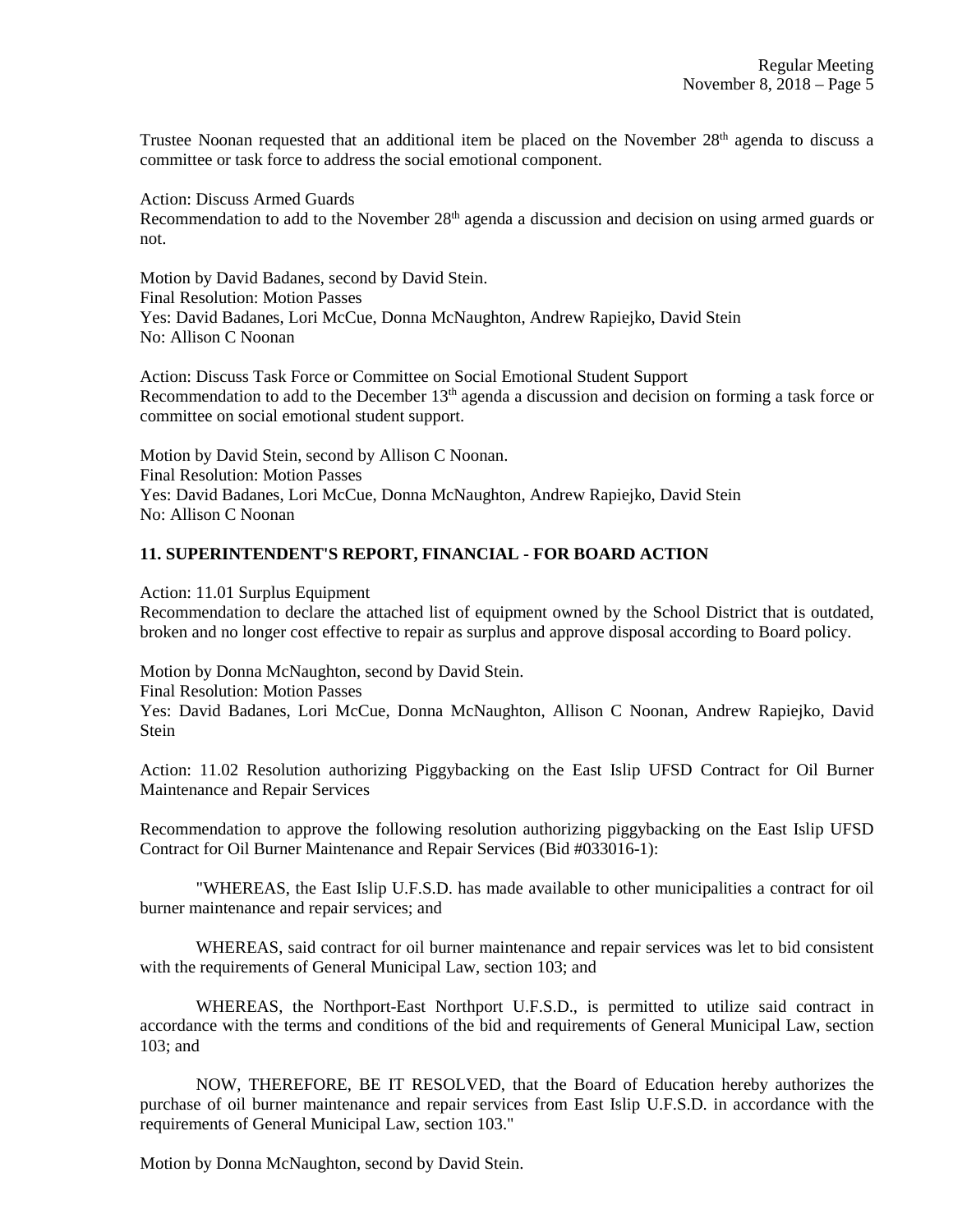Final Resolution: Motion Passes

Yes: David Badanes, Lori McCue, Donna McNaughton, Allison C Noonan, Andrew Rapiejko, David Stein

Action: 11.03 Resolution authorizing Piggybacking on the National IPA RFP #15006FL for Educational Furniture

Recommendation to approve the following resolution authorizing piggybacking on the National IPA RFP #15006FL for Educational Furniture:

"WHEREAS, the National IPA has made available to other municipalities a contract for educational furniture; and

WHEREAS, said contract for educational furniture was let for bid consistent with the requirements of General Municipal Law, section 103; and

WHEREAS, the Northport-East Northport U.F.S.D. is permitted to utilize said contract in accordance with the terms and conditions of the bid and requirements of General Municipal Law, section 103; and

NOW, THEREFORE, BE IT RESOLVED, that the Board of Education hereby authorizes the purchase of educational furniture from National IPA RFP #15006FL in accordance with the requirements of General Municipal Law, section 103."

Motion by Donna McNaughton, second by David Stein. Final Resolution: Motion Passes Yes: David Badanes, Lori McCue, Donna McNaughton, Allison C Noonan, Andrew Rapiejko, David Stein

Action: 11.04 Urban Studies Field Trip Donation Recommendation to approve the following resolution:

"BE IT RESOLVED, that the Board of Education hereby gratefully accepts a donation of \$745 from Northport-East Northport residents whose names are more fully set forth in the attached document, for the purposes of covering the cost of transportation for the Northport High School Urban Studies class field trip on October 17, 2018 and increase the 2018-2019 budget code A2110.4161.30.2903 by \$745 for this purpose.

BE IT RESOLVED, that the Board of Education hereby approves an increase in the revenue code A2705 of the 2018-2019 budget by \$745 with the understanding that this increase in revenue is the result of donations from Northport-East Northport residents."

Motion by Donna McNaughton, second by David Stein.

Final Resolution: Motion Passes

Yes: David Badanes, Lori McCue, Donna McNaughton, Allison C Noonan, Andrew Rapiejko, David Stein

Action: 11.05 Vincent Lanci

Recommendation to approve a Supplementary Education Services Agreement between the Northport-East Northport Union Free School District and Vincent Lanci for a presentation regarding overcoming obstacles/civic responsibility, for a total not to exceed \$500 (NHS)

Motion by Donna McNaughton, second by David Stein.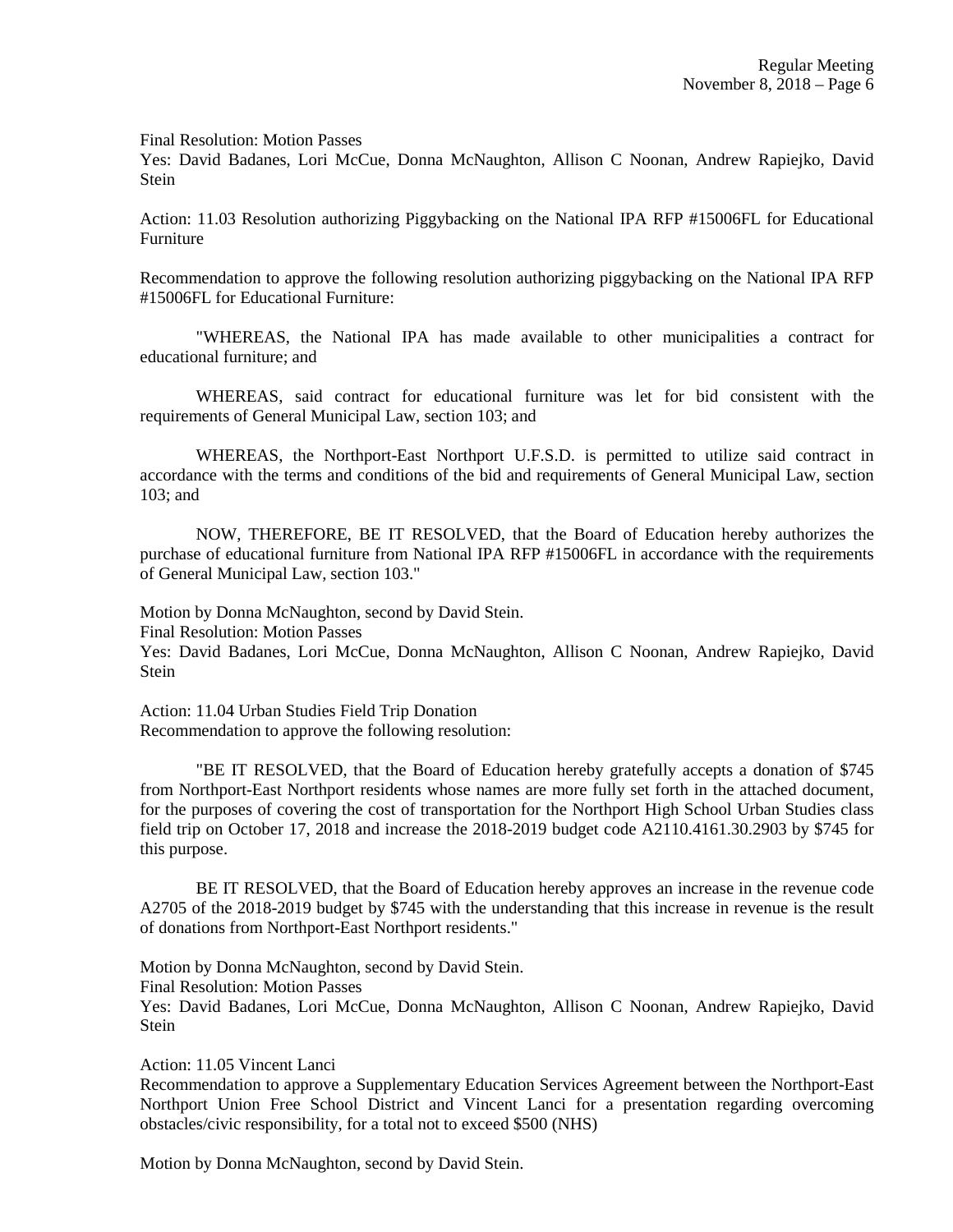Final Resolution: Motion Passes

Yes: David Badanes, Lori McCue, Donna McNaughton, Allison C Noonan, Andrew Rapiejko, David Stein

Action: 11.06 Syosset Home Tutoring, Inc.

Recommendation to approve a Supplementary Education Services Agreement between the Northport-East Northport Union Free School District and Syosset Home Tutoring, Inc for tutoring services, in the amount of \$2,000.00 (SSS)

Motion by Donna McNaughton, second by David Stein. Final Resolution: Motion Passes Yes: David Badanes, Lori McCue, Donna McNaughton, Allison C Noonan, Andrew Rapiejko, David Stein

Action: 11.07 Gordon Korman

Recommendation to approve a Supplementary Education Services Agreement between the Northport-East Northport Union Free School District and Gordon Korman for author visits at middle schools, in the amount of \$3,500.00 (ENMS & NMS)

Motion by Donna McNaughton, second by David Stein.

Final Resolution: Motion Passes

Yes: David Badanes, Lori McCue, Donna McNaughton, Allison C Noonan, Andrew Rapiejko, David Stein

Action: 11.08 Motivational Media Assemblies

Recommendation to approve a Supplementary Education Services Agreement between the Northport-East Northport Union Free School District and Motivational Media Assemblies for campus culture assembly, in the amount of \$819 (NMS)

Motion by Donna McNaughton, second by David Stein.

Final Resolution: Motion Passes

Yes: David Badanes, Lori McCue, Donna McNaughton, Allison C Noonan, Andrew Rapiejko, David Stein

Action: 11.09 Cathy Kuhlmeier Frey

Recommendation to approve a Supplementary Education Services Agreement between the Northport-East Northport Union Free School District and Cathy Kuhlmeier Frey for assemblies regarding Supreme Court Case Hazelwood v. Kuhlmeier, in the amount of \$500 (NHS)

Motion by Donna McNaughton, second by David Stein.

Final Resolution: Motion Passes

Yes: David Badanes, Lori McCue, Donna McNaughton, Allison C Noonan, Andrew Rapiejko, David Stein

Action: 11.10 Suffolk County Vanderbilt Mansion/Museum/Planetarium

Recommendation to approve an agreement between the Northport-East Northport Union Free School District and Suffolk County Vanderbilt Mansion/Museum/Planetarium (NAS)

Motion by Donna McNaughton, second by David Stein.

Final Resolution: Motion Passes

Yes: David Badanes, Lori McCue, Donna McNaughton, Allison C Noonan, Andrew Rapiejko, David Stein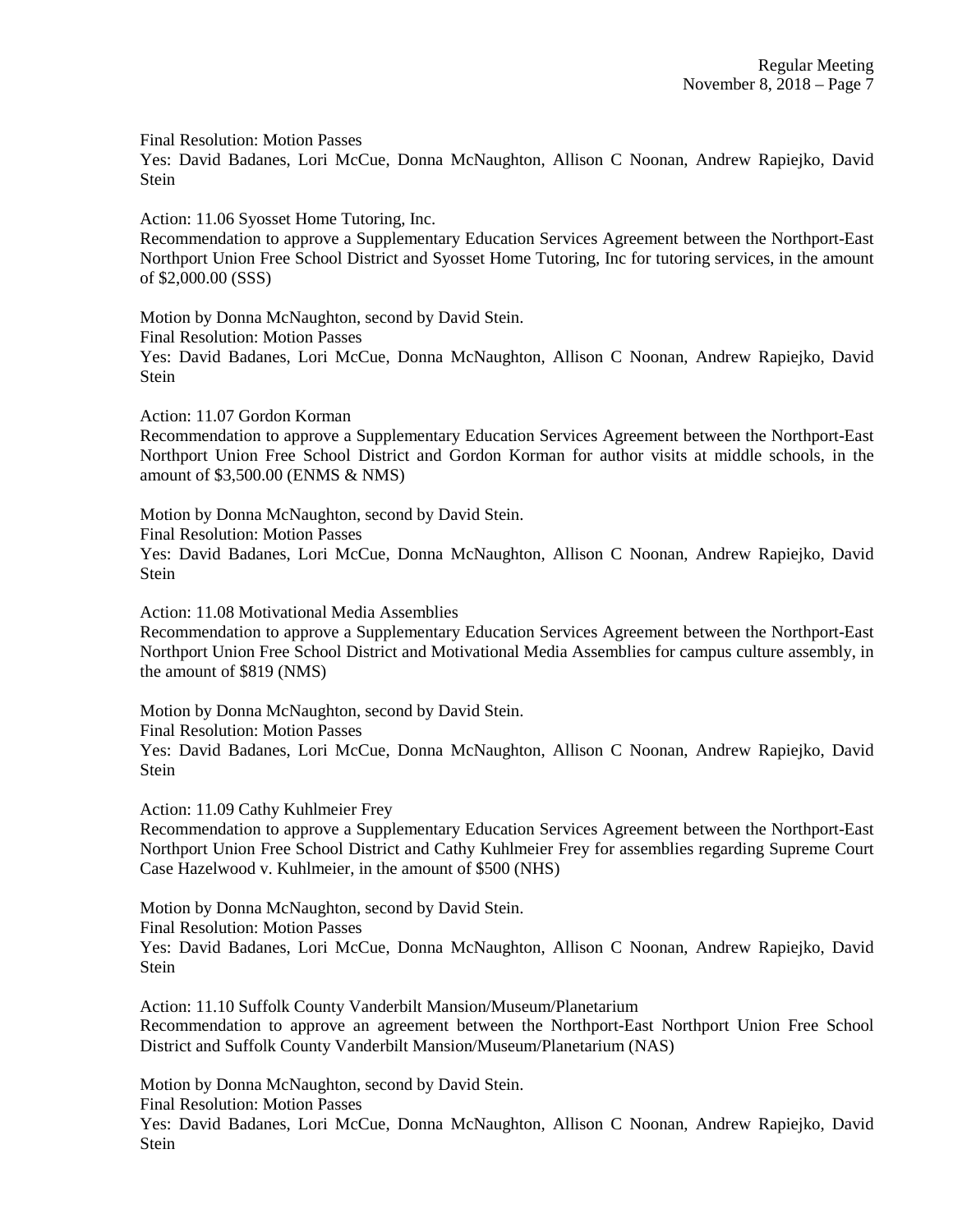Action: 11.11 South Huntington Union Free School District

Recommendation to approve an agreement between the Northport-East Northport Union Free School District and South Huntington Union Free School District (Spec. Ed.)

Motion by Donna McNaughton, second by David Stein.

Final Resolution: Motion Passes

Yes: David Badanes, Lori McCue, Donna McNaughton, Allison C Noonan, Andrew Rapiejko, David Stein

Action: 11.12 New York YMCA Camp

Recommendation to approve a Rider to Agreement between the Board of Education of the Northport-East Northport Union Free School District and New York YMCA Camp Greenkill Outdoor Education Center (NMS)

Motion by Donna McNaughton, second by David Stein.

Final Resolution: Motion Passes

Yes: David Badanes, Lori McCue, Donna McNaughton, Allison C Noonan, Andrew Rapiejko, David Stein

Action: 11.13 Change Orders

Recommendation to approve the following Change Orders:

- 11.13.1 Change Order No. 1, Palace Electrical Contractors, Boiler Replacement at Norwood Elementary School, SED No. 58-04-04-03-0-005-019, decrease in the amount of \$5,000.00
- 11.13.2 Change Order No. 1, Palace Electrical Contractors, Boiler Replacement at Northport High School, SED No. 58-04-04-03-0-010-030, decrease in the amount of \$5,000.00
- 11.13.3 Change Order No. Elec-1, Roland's Electric Inc., Electrical Reconstruction at Northport Middle School, SED No. 58-04-04-03-0-008-025, decrease in the amount of \$6,423.00

Motion by Donna McNaughton, second by David Stein.

Final Resolution: Motion Passes

Yes: David Badanes, Lori McCue, Donna McNaughton, Allison C Noonan, Andrew Rapiejko, David Stein

Action: 11.14 Claims Auditor's Report

Recommendation to approve the Claims Auditor's Report for Warrants and Schedule of Claims for the payments dated:

September 7, 2018 (Payroll Trust & Agency Warrant), September 14, 2018 (Accounts Payable Warrant), September 21, 2018 (Payroll Trust & Agency Warrant), September 28, 2018 (Accounts Payable Warrant), September 2018 (Claims Audit Report)

Motion by Donna McNaughton, second by David Stein.

Final Resolution: Motion Passes

Yes: David Badanes, Lori McCue, Donna McNaughton, Allison C Noonan, Andrew Rapiejko, David Stein

Action: 11.15 Claims Auditor's Report - Payroll Audit Recommendation to approve the Claims Auditor's Report - Payroll Audit for the Payroll Distribution/Audit dated September 21, 2018 (Ocean Avenue Elementary School)

Motion by Donna McNaughton, second by David Stein. Final Resolution: Motion Passes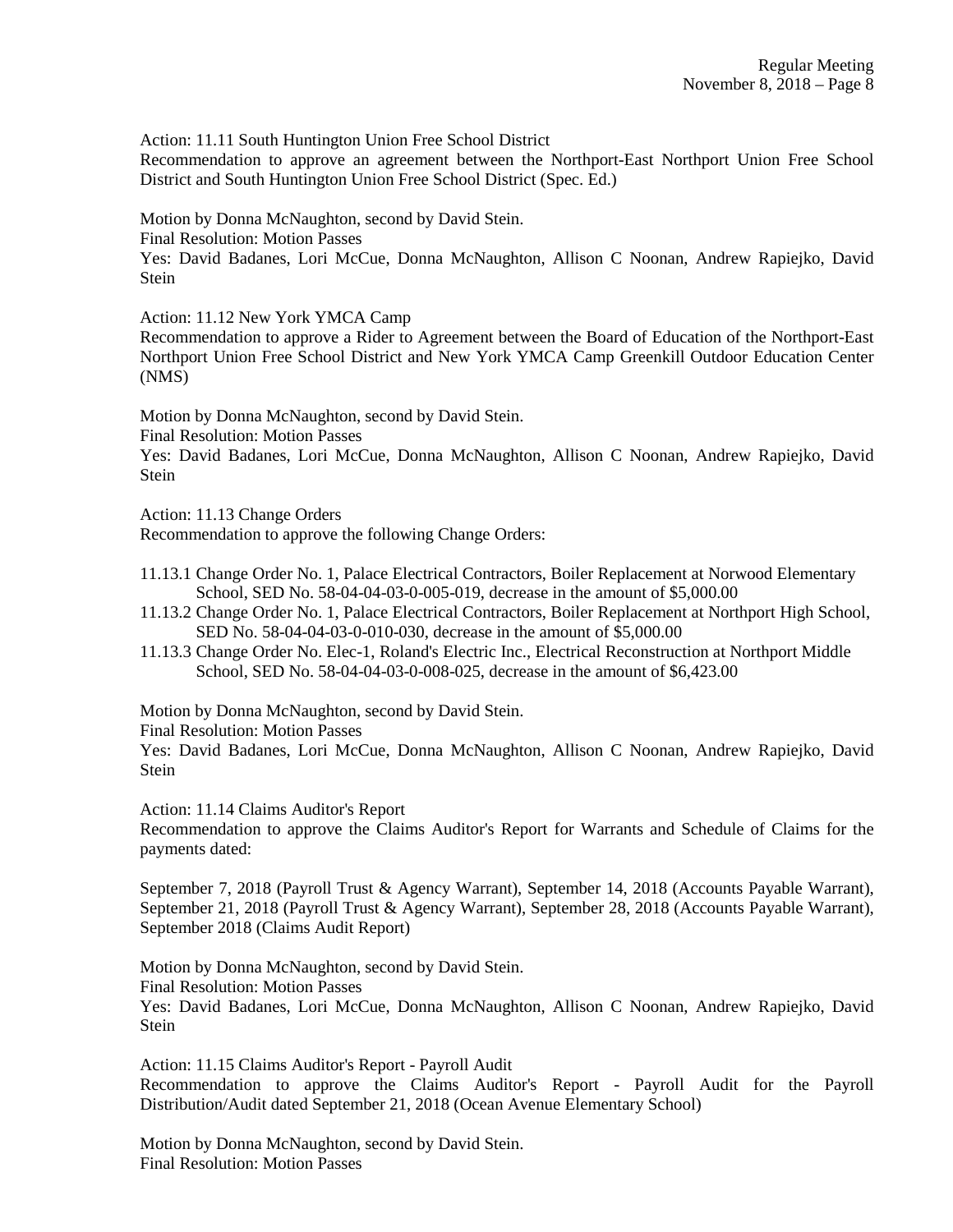Yes: David Badanes, Lori McCue, Donna McNaughton, Allison C Noonan, Andrew Rapiejko, David Stein

Action: 11.16 Transfer of General Fund Appropriations Recommendation to approve Transfer of General Fund Appropriations in the 2018-2019 fiscal year (\$98,000)

Motion by Donna McNaughton, second by David Stein. Final Resolution: Motion Passes Yes: David Badanes, Lori McCue, Donna McNaughton, Allison C Noonan, Andrew Rapiejko, David **Stein** 

Action: 11.17 True Security Design LLC

Recommendation to approve a Supplementary Education Services Agreement between the Northport-East Northport Union Free School District and True Security Design LLC for a School Security and Safety Seminar to be presented to District Staff, in the amount of \$1,750 (HR)

Motion by Donna McNaughton, second by David Stein. Final Resolution: Motion Passes Yes: David Badanes, Lori McCue, Donna McNaughton, Allison C Noonan, Andrew Rapiejko, David Stein

Action: 11.18 Resolution to Fund Capital Reserve Established in 2018 Recommendation to approve the following resolution:

"BE IT RESOLVED, that in accordance with the May 15, 2018 Proposition No. 3 establishing a Capital Reserve Fund known as "Capital Reserve III Fund", the Board of Education approves the funding of said reserve fund by a transfer of unassigned fund balance in the amount of \$500,000."

Motion by Donna McNaughton, second by David Stein.

Final Resolution: Motion Passes

Yes: David Badanes, Lori McCue, Donna McNaughton, Allison C Noonan, Andrew Rapiejko, David Stein

Action: 11.19 Resolution to Fund Workers' Compensation Reserve Recommendation to approve the following resolution:

"BE IT RESOLVED, that the Board of Education approves the funding of the Workers' Compensation Reserve by a transfer of unassigned fund balance in the amount of \$400,000."

Motion by Donna McNaughton, second by David Stein. Final Resolution: Motion Passes Yes: David Badanes, Lori McCue, Donna McNaughton, Allison C Noonan, Andrew Rapiejko, David Stein

Action: 11.20 Resolution to Fund Retirement Contribution Reserve Recommendation to approve the following resolution:

"BE IT RESOLVED, that the Board of Education approves the funding of the Retirement Contribution Reserve by a transfer of unassigned fund balance in the amount of \$313,025."

Motion by Donna McNaughton, second by David Stein. Final Resolution: Motion Passes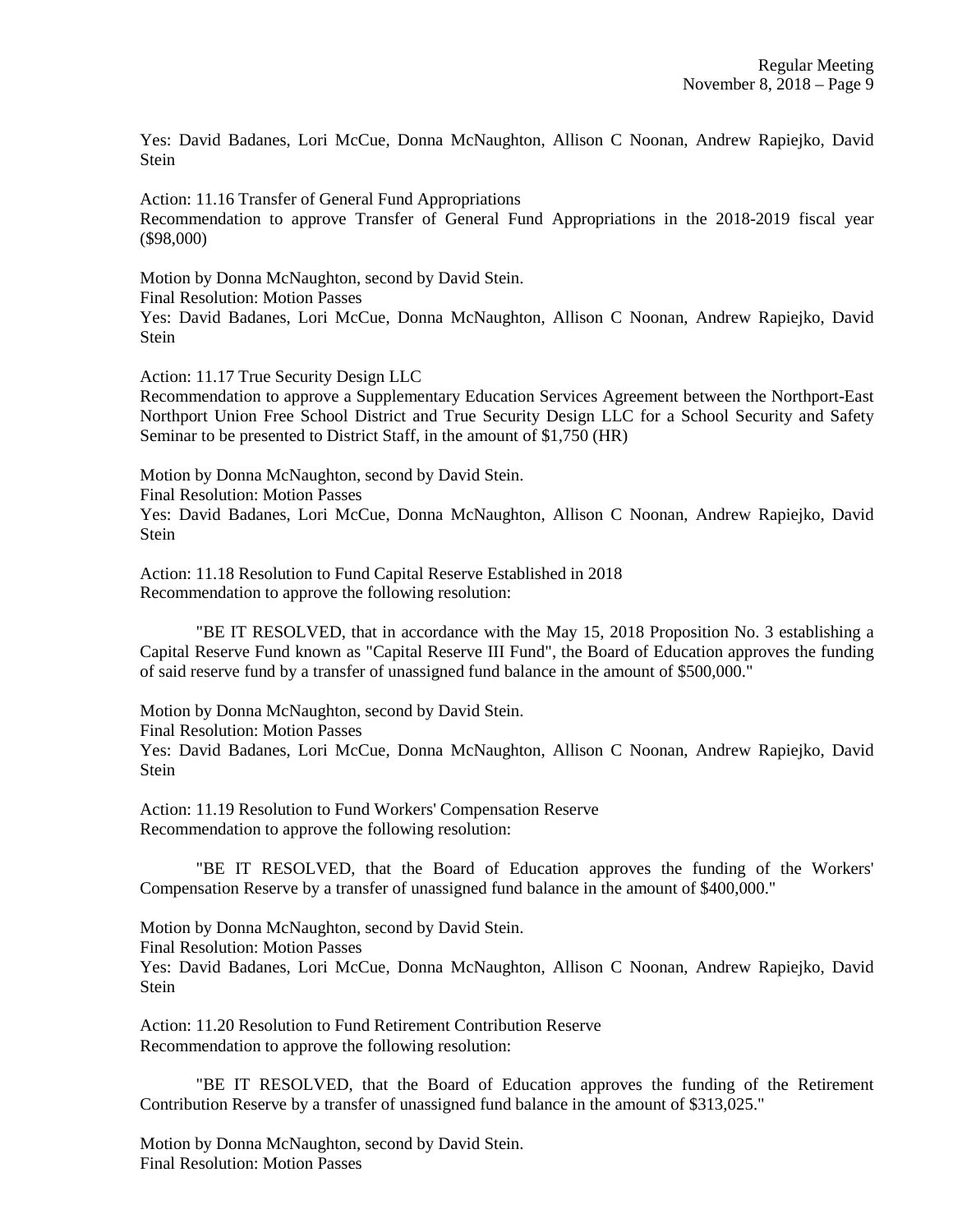Yes: David Badanes, Lori McCue, Donna McNaughton, Allison C Noonan, Andrew Rapiejko, David Stein

Action: 11.21 Settlement Agreement Recommendation to approve the following resolution:

"BE IT RESOLVED, that the Board of Education hereby authorizes and approves a certain settlement agreement with Parents executed by them on November 1, 2018 pertaining to their child and the decision of the Impartial Hearing Officer and reasonable attorney's fees."

Motion by Donna McNaughton, second by David Stein. Final Resolution: Motion Passes Yes: David Badanes, Lori McCue, Donna McNaughton, Allison C Noonan, Andrew Rapiejko, David Stein

# **12. SUPERINTENDENT'S REPORT - FOR INFORMATION ONLY**

Information: 12.01 Schedule H - Use of Facilities

Information: 12.02 Budget Transfers for the period October 22, 2018 through October 31, 2018 - As per Board Policy #6150 all transfers between salary codes up to \$25,000 and transfers between all other codes up to \$10,000 are to be reported to the Board of Education as an information item

Information: 12.03 UTN PDC

Information: 12.04 NASA PDC

## **14. NEW BUSINESS**

Discussion: 14.01 Live Streaming of Board Meetings

Trustee Badanes requested that the Board look into live streaming board meetings. Trustee McNaughton stated that she would like to get information from Mr. Nelson on the cost of live streaming. The Board agreed that the discussion of live streaming will be added to a future agenda under old business once they receive the information requested.

Trustee McCue requested that the Trustees who attended the New York State School Boards Association Annual Convention present at a future meeting.

**15. ADJOURNMENT** - Board policy requires adjournment by 10:30 pm, unless meeting is extended by vote.

Action: 15.01 Adjournment Recommendation to adjourn the meeting

Motion by Lori McCue, second by Allison C Noonan. Final Resolution: Motion Passes Yes: David Badanes, Lori McCue, Donna McNaughton, Allison C Noonan, Andrew Rapiejko, David Stein